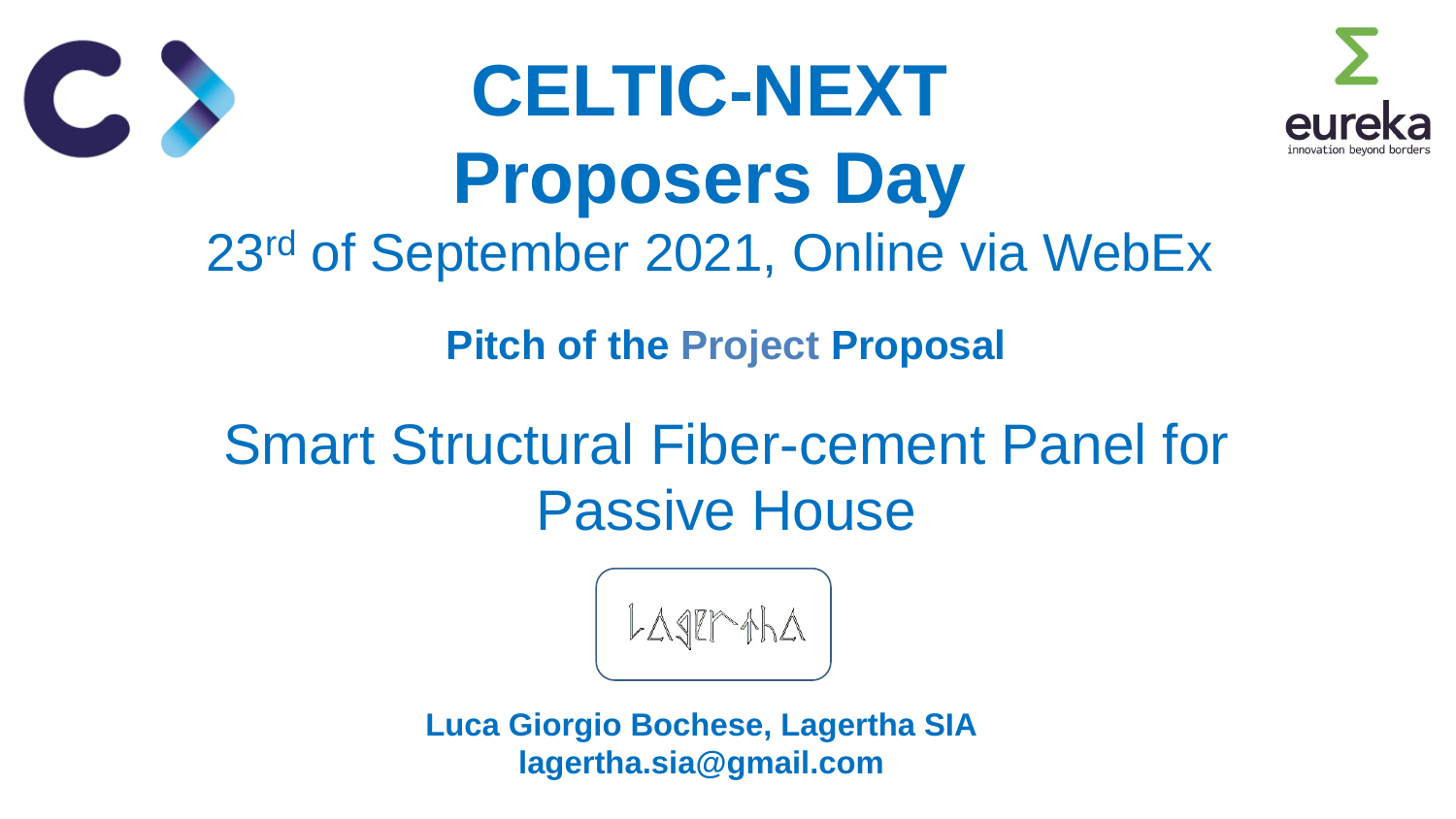

### *What is the main benefit of the idea/proposal?*  Lighter, fast to install, better insulated, less expensive than traditional building *technology in concrete or wood What makes the added value? Smart sensors embedded, interacting with other services (HVAC, irrigation, air quality, appliances … ) Why should I participate in the project? To learn about last improvements in building green & smart passive houses*



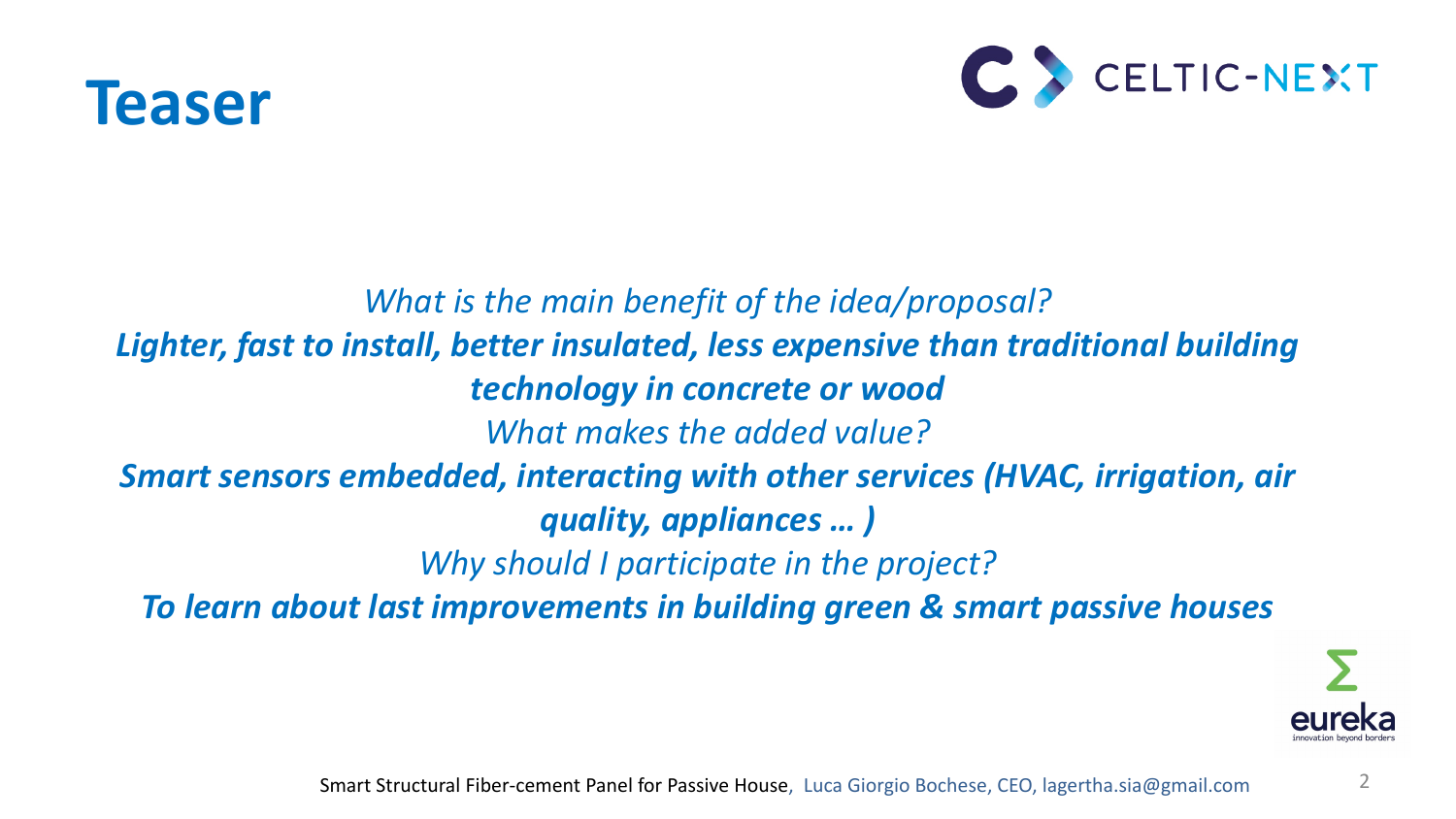## **Organisation Profile**

3

*Lagertha SIA (2020) and Exedra Systems OÜ (2016) are two startups bringing innovation in the real estate development industry, with a new smart prefabricated structural insulated panel (SIP), to buildsmart houses faster, easier and with less costs compared to traditional concrete or wood structures*

Smart Structural Fiber-cement Panel for Passive House, Luca Giorgio Bochese, CEO, lagertha.sia@gmail.com



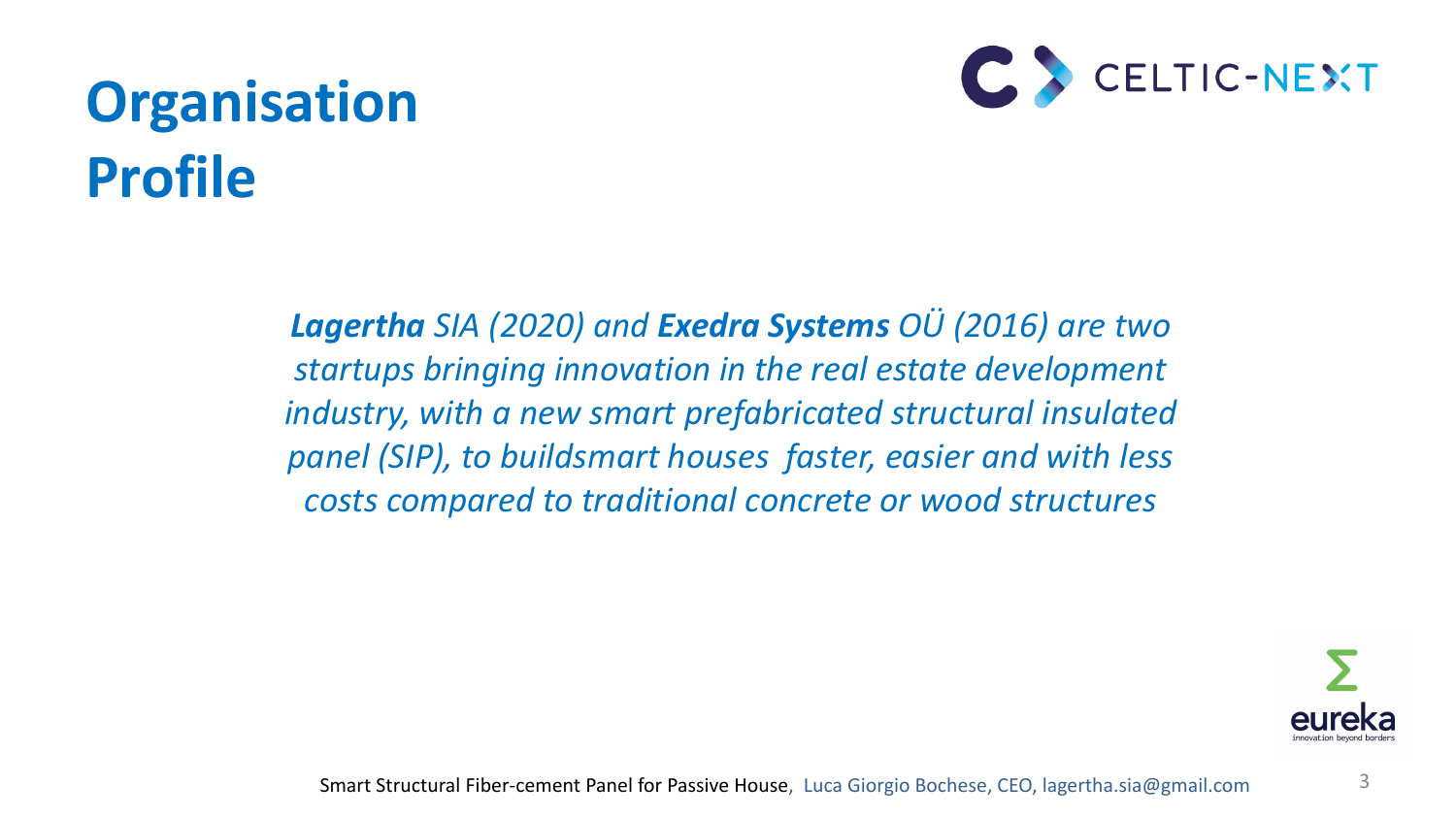## **Proposal Introduction**

4

### *A lightweight (80 kg/m2) yet structural (up to 3 floors), antiseismic insulated panel (fibercement, wood, anti-vapour, composed inhomogeneous insulation layers) to speed up assembly time and reduce cost of passive houses……..*



Smart Structural Fiber-cement Panel for Passive House, Luca Giorgio Bochese, CEO, lagertha.sia@gmail.com

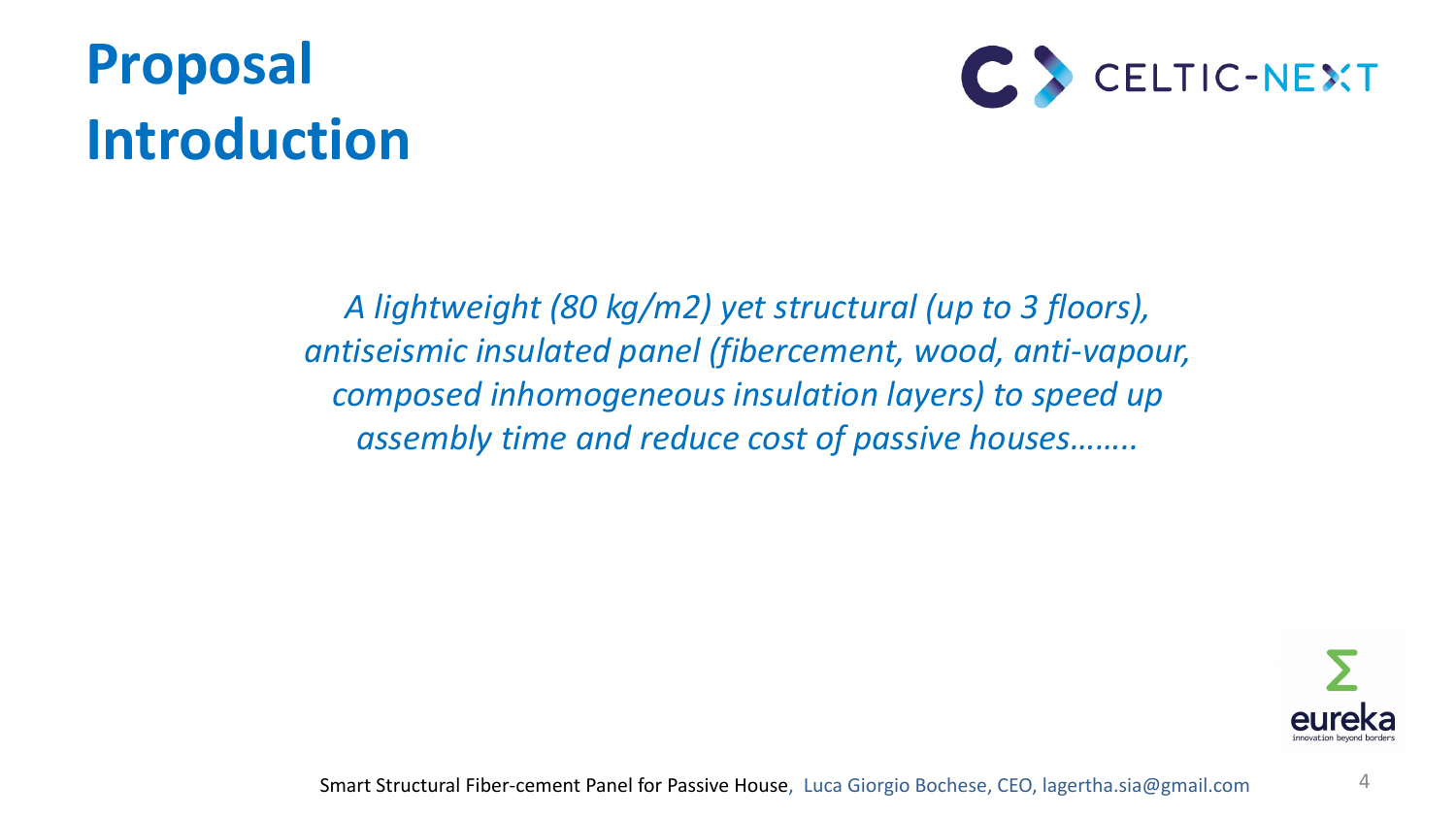### **Proposal Introduction**



- *Development of a set of 2-floor buildings with the new patented technology, reduction of at least 60% of overall weight of the structure, reduction of 60% of assembly time, 40% increase of performance of thermal and noise insulation, > 25% less expensive than traditional concrete.* 
	- *Use of smart embedded sensors connected to different appliances to dynamical control transmittance and thermal efficiency. Measurement of obtained parameters in term of overall thermal efficiency and HVAC savings*

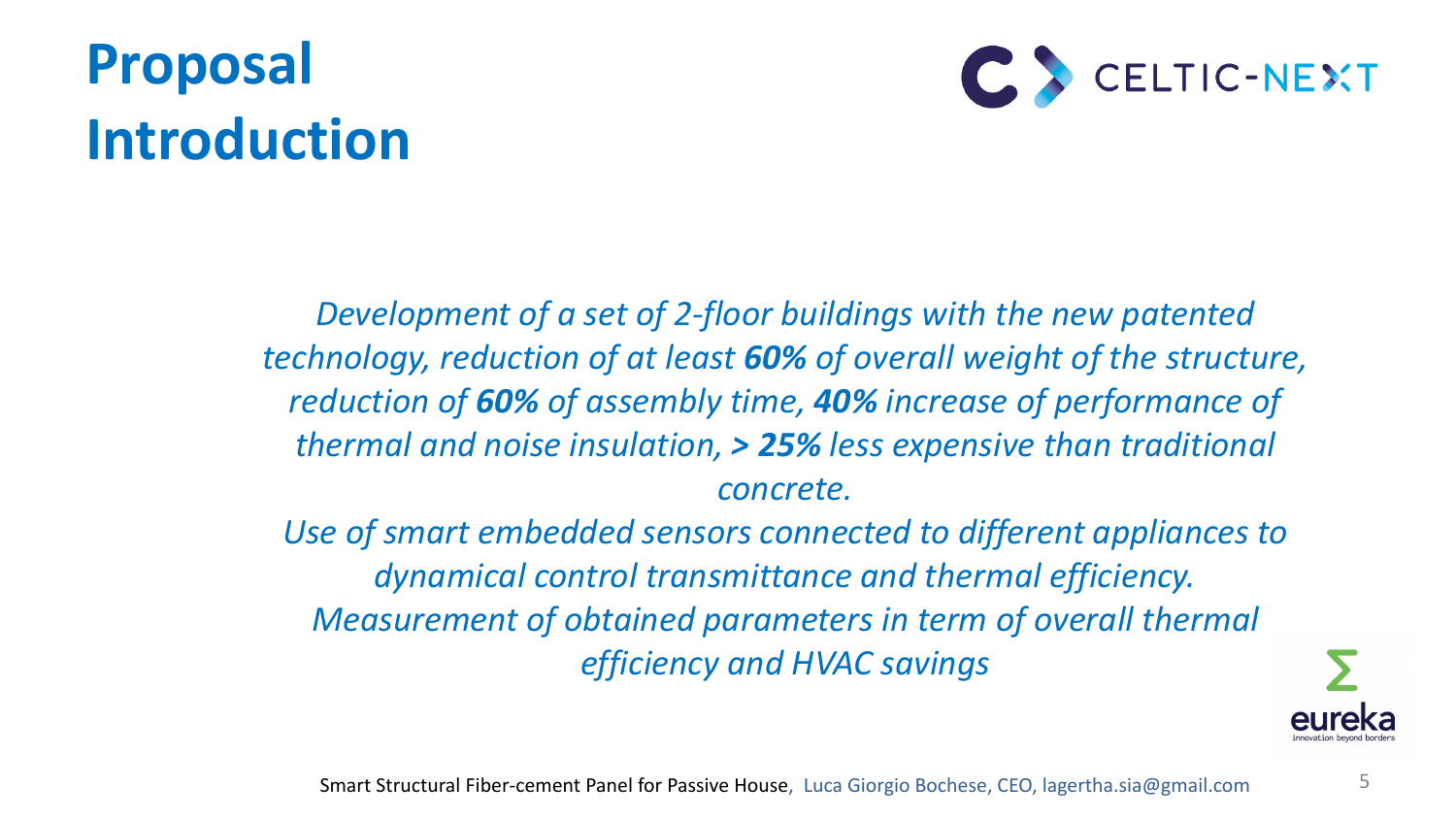### **Partners**

*therefore interested in having a real estate developer/building company in* 

- *Lagertha SIA from Latvia, Exedra System OÜ from Estonia, target project location is in Cyprus.*
	- *We are running this particular building development in Cyprus, and we are* 
		- *Cyprus in our team or as a reliable subcontractor.*
- *Developers from other countries are also welcome, to adapt and implement this building technology in their own location.*



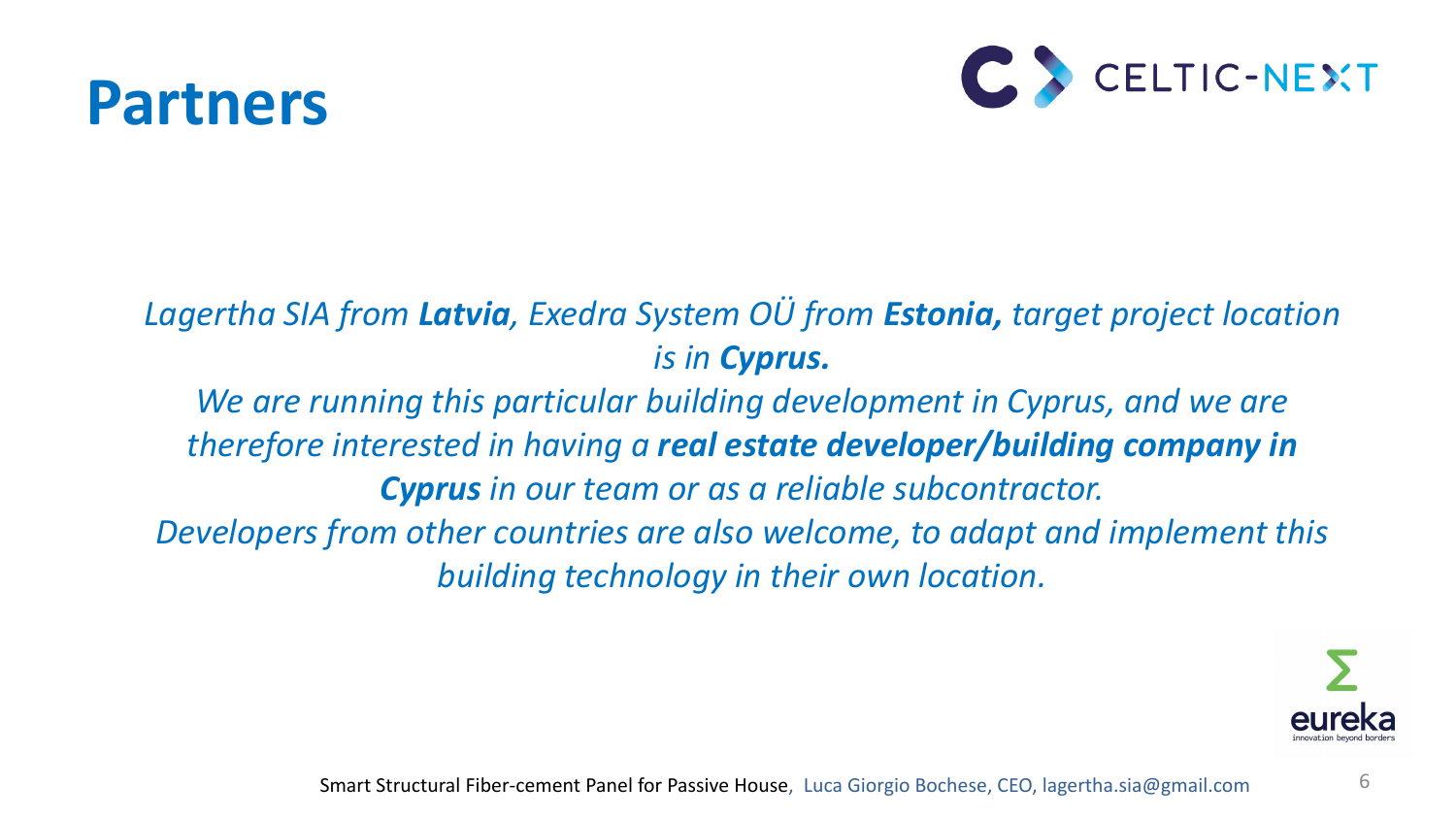## **Consortium Building Session**

In the last week of September we will schedule a follow-up telco for your new project idea. Please fill in your availability as soon as possible but at *the latest by 18 th of September. This session will be announced at the Proposers Day to the audience for you. <https://polls.eurescom.eu/IfR0E8QbFg/>*



Smart Structural Fiber-cement Panel for Passive House, Luca Giorgio Bochese, CEO, lagertha.sia@gmail.com

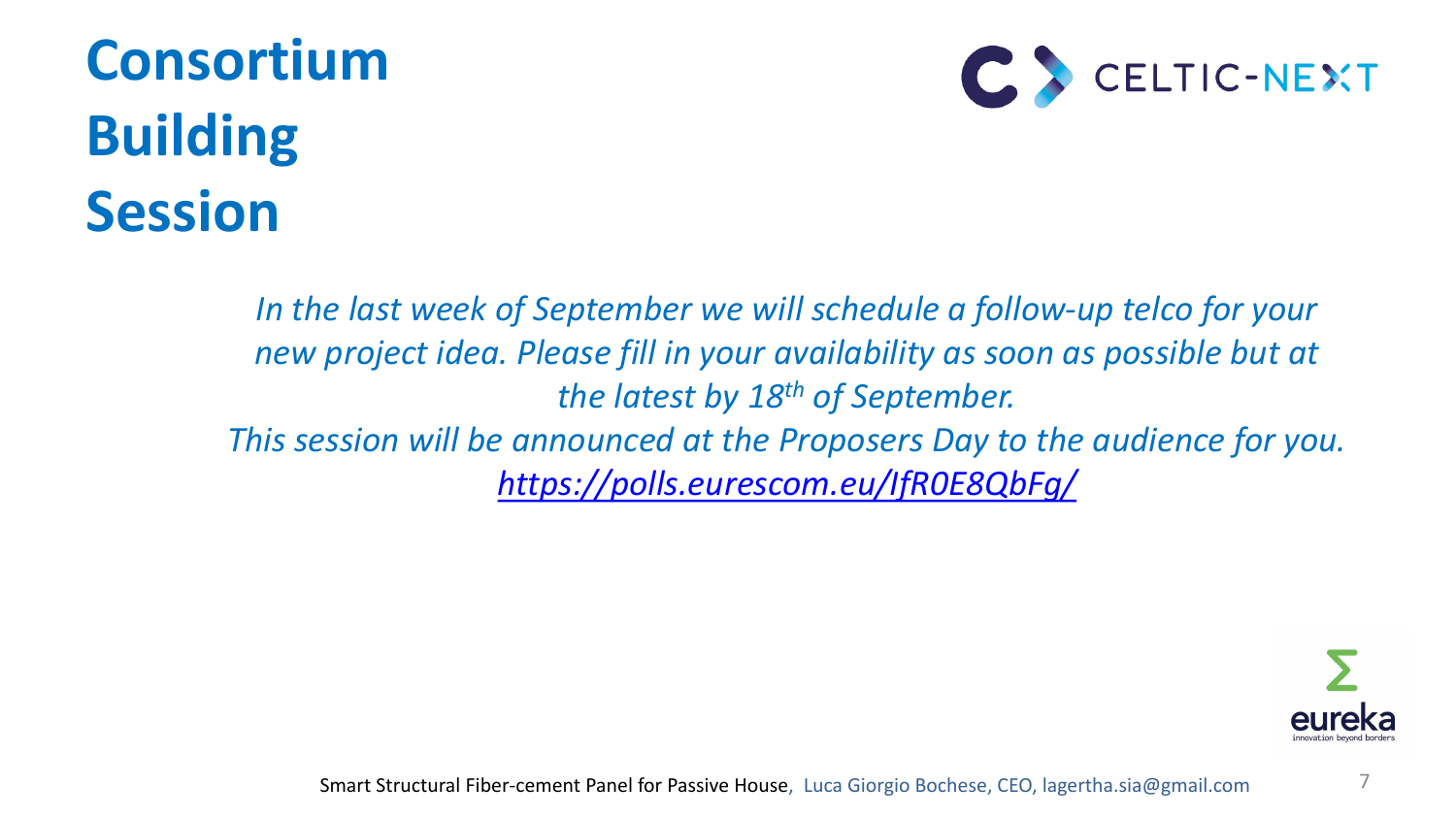## **Contact Info**

### **For more information and for interest to participate please contact:**

- Luca Giorgio Bochese
- [lagertha.sia@gmail.com](mailto:lagertha.sia@gmail.com)
- M +372 58085680
- Araisu iela 27-4, LV-1039, Riga
- [www.lagertha.lv](http://www.lagertha.lv/)
- [www.facebook.com/exedrasystem](http://www.facebook.com/exedrasystem)

### **Presentation available via Google Drive <https://drive.google.com/file/d/12lk8Ly5jBO-B0U5hqupqMUnh2E7-Pqdf/view?usp=sharing>**